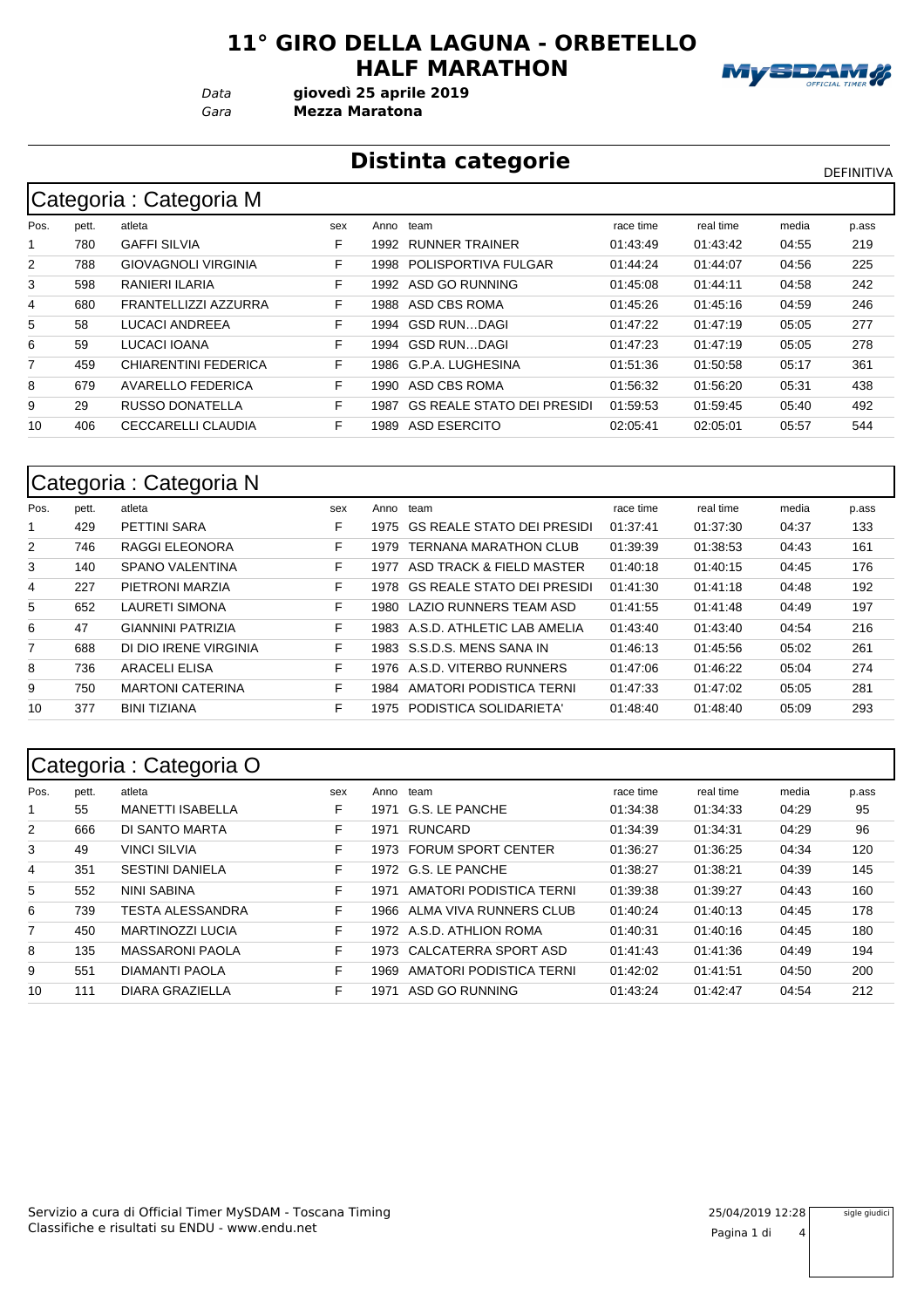# **Distinta categorie** DEFINITIVA

# Categoria : Categoria P

|                | ີ     | ີ                        |     |       |                           |           |           |       |       |
|----------------|-------|--------------------------|-----|-------|---------------------------|-----------|-----------|-------|-------|
| Pos.           | pett. | atleta                   | sex | Anno  | team                      | race time | real time | media | p.ass |
|                | 85    | MAZZOLI ANGELA           | F   | 1960- | ATLETICA COSTA D'ARGENTO  | 01:34:16  | 01:34:13  | 04:28 | 90    |
| $\overline{2}$ | 66    | DIAMANTI DANIELA         | F   | 1962  | G.S. LE PANCHE            | 01:44:08  | 01:44:03  | 04:56 | 222   |
| 3              | 368   | MONESTIROLI ANGELICA     | F   | 1963  | <b>TEAM MARATHON BIKE</b> | 01:48:05  | 01:47:49  | 05:07 | 285   |
| 4              | 303   | <b>BENEDETTI SILVANA</b> | F   | 1960- | ATLETICA CASONE NOCETO    | 01:49:54  | 01:49:34  | 05:12 | 326   |
| 5              | 494   | <b>BALDINI SUSANNA</b>   | F   | 1961  | <b>TEAM MARATHON BIKE</b> | 01:53:58  | 01:53:50  | 05:24 | 404   |
| 6              | 505   | <b>FERRETTI FRANCA</b>   | F   | 1955  | <b>PISA ROAD RUNNERS</b>  | 01:58:20  | 01:58:06  | 05:36 | 456   |
| 7              | 399   | DE FILIPPIS SILVANA      | F   | 1964  | ASD A.S.A. DETUR NAPOLI   | 02:00:16  | 01:59:45  | 05:42 | 495   |
| 8              | 102   | PATRICOLO SUSANNA        | F   | 1958  | A.S.D. AMATORI ATLETICA   | 02:03:50  | 02:03:31  | 05:52 | 523   |
| 9              | 607   | <b>SACCHINI SILVIA</b>   | F   | 1962  | <b>TEAM MARATHON BIKE</b> | 02:04:22  | 02:03:48  | 05:53 | 530   |
| 10             | 645   | <b>GIORGI AURORA</b>     | F   | 1962  | ASD PIANO MA ARRIVIAMO    | 02:06:11  | 02:05:29  | 05:58 | 551   |

# Categoria : Categoria A

| Pos. | pett. | atleta                     | sex | Anno | team                            | race time | real time | media | p.ass |
|------|-------|----------------------------|-----|------|---------------------------------|-----------|-----------|-------|-------|
|      | 10    | RICCI FABIO                |     |      | 1993 A.S.D. SAN PATRIGNANO      | 01:25:26  | 01:25:25  | 04:02 | 19    |
| 2    | 790   | <b>GRILLI FILIPPO</b>      |     | 1990 | ATLETICA MONTE MARIO            | 01:27:16  | 01:27:01  | 04:08 | -31   |
| 3    | 646   | <b>BASTIANELLI NICOLO'</b> |     |      | 1993 ASD PIANO MA ARRIVIAMO     | 01:34:58  | 01:34:57  | 04:30 | 102   |
| 4    | 467   | <b>BRUNI GIANLUCA</b>      |     | 1994 | RUN CARD                        | 01:48:11  | 01:47:48  | 05:07 | 286   |
| 5    | 342   | <b>CECCONI TOMMASO</b>     |     |      | 1990 GS REALE STATO DEI PRESIDI | 01:49:27  | 01:49:06  | 05:11 | 310   |
| 6    | 219   | <b>BARTOLI TRISTANO</b>    | м   | 1990 | GS REALE STATO DEI PRESIDI      | 02:11:09  | 02:10:49  | 06:12 | 601   |

### Categoria : Categoria B

|                | <u>- ສ -</u> | $-$ - $  -$            |     |       |                               |           |           |       |       |
|----------------|--------------|------------------------|-----|-------|-------------------------------|-----------|-----------|-------|-------|
| Pos.           | pett.        | atleta                 | sex |       | Anno team                     | race time | real time | media | p.ass |
|                | 718          | <b>MARCONI SIMONE</b>  | M   |       | 1986 POLISPORTIVA MONTALTO    | 01:22:10  | 01:22:04  | 03:53 | 10    |
| $\overline{2}$ | 478          | <b>CONTI EMANUELE</b>  | М   |       | 1986 S.S. LAZIO ATLETICA      | 01:24:14  | 01:24:13  | 03:59 | 15    |
| 3              | 613          | CHIERUZZI LEONARDO     | М   | 1989  | ATHLETIC LAB AMELIA           | 01:25:55  | 01:25:52  | 04:04 | 21    |
| 4              | 781          | MASSERIZZI MARCO       | М   |       | 1988 RUNNER TRAINER           | 01:27:04  | 01:26:57  | 04:07 | 29    |
| 5              | 13           | VISCHETTI ALESSANDRO   | М   | 1986. | ASD PIANO MA ARRIVIAMO        | 01:27:42  | 01:27:41  | 04:09 | 34    |
| 6              | 812          | TORLUCCIO LECA GAETANO | м   | 1989  | MENS SANA SIENA               | 01:27:44  | 01:26:56  | 04:09 | 35    |
| 7              | 31           | <b>VALENTINI DIEGO</b> | М   |       | 1988 OLIMPIA 2004             | 01:28:53  | 01:28:52  | 04:12 | 46    |
| 8              | 757          | <b>BRIDESON ROBERT</b> | M   | 1987  | ASD RUNNER TRAINER            | 01:30:28  | 01:30:21  | 04:17 | 58    |
| 9              | 153          | <b>BOSA RICCARDO</b>   | M   |       | 1986 ATLETICA COSTA D'ARGENTO | 01:31:28  | 01:31:23  | 04:20 | 65    |
| 10             | 168          | <b>PERIN MARCO</b>     | М   | 1987  | ATLETICA CASTIGLIONESE        | 01:34:29  | 01:33:49  | 04:28 | 91    |
|                |              |                        |     |       |                               |           |           |       |       |

|                | Categoria : Categoria C |                           |     |      |                                   |           |           |       |       |  |  |  |  |
|----------------|-------------------------|---------------------------|-----|------|-----------------------------------|-----------|-----------|-------|-------|--|--|--|--|
| Pos.           | pett.                   | atleta                    | sex | Anno | team                              | race time | real time | media | p.ass |  |  |  |  |
|                | 8                       | <b>TRAPLETTI ROBIN</b>    | M   | 1982 | LBM SPORT TEAM                    | 01:20:03  | 01:20:02  | 03:47 |       |  |  |  |  |
| $\overline{2}$ | 673                     | <b>BENEDETTI ENRICO</b>   | М   | 1981 | <b>GOLDEN CLUB RIMINI</b>         | 01:20:13  | 01:20:13  | 03:48 | 8     |  |  |  |  |
| 3              | 681                     | <b>BRUNI CLAUDIO</b>      | М   | 1980 | ASD CBS ROMA                      | 01:24:57  | 01:24:54  | 04:01 | 17    |  |  |  |  |
| 4              | 50                      | SEDDA JONATHAN            | М   | 1984 | <b>GS REALE STATO DEI PRESIDI</b> | 01:26:22  | 01:26:17  | 04:05 | 24    |  |  |  |  |
| 5              | 575                     | <b>MATTACCHIONI DARIO</b> | М   | 1980 | A.S.D. CAT SPORT ROMA             | 01:26:48  | 01:26:45  | 04:06 | 27    |  |  |  |  |
| 6              | 638                     | <b>FRANCICA LUCA</b>      | М   | 1983 | ASD PIANO MA ARRIVIAMO            | 01:27:04  | 01:26:59  | 04:07 | 30    |  |  |  |  |
| 7              | 39                      | <b>BALLERINI GABRIELE</b> | М   | 1983 | <b>CAPRAIA RUN</b>                | 01:28:38  | 01:28:36  | 04:12 | 44    |  |  |  |  |
| 8              | 356                     | <b>CHELI LUIGI</b>        | М   | 1983 | <b>TFAM MARATHON BIKE</b>         | 01:29:58  | 01:29:56  | 04:15 | 54    |  |  |  |  |
| 9              | 244                     | <b>BONANNI FABIO</b>      | М   | 1983 | CALCATERRA SPORT ASD              | 01:30:21  | 01:30:12  | 04:16 | 57    |  |  |  |  |
| 10             | 27                      | REALI ALESSANDRO          | M   | 1981 | ASD PIANO MA ARRIVIAMO            | 01:30:54  | 01:30:53  | 04:18 | 61    |  |  |  |  |

sigle giudici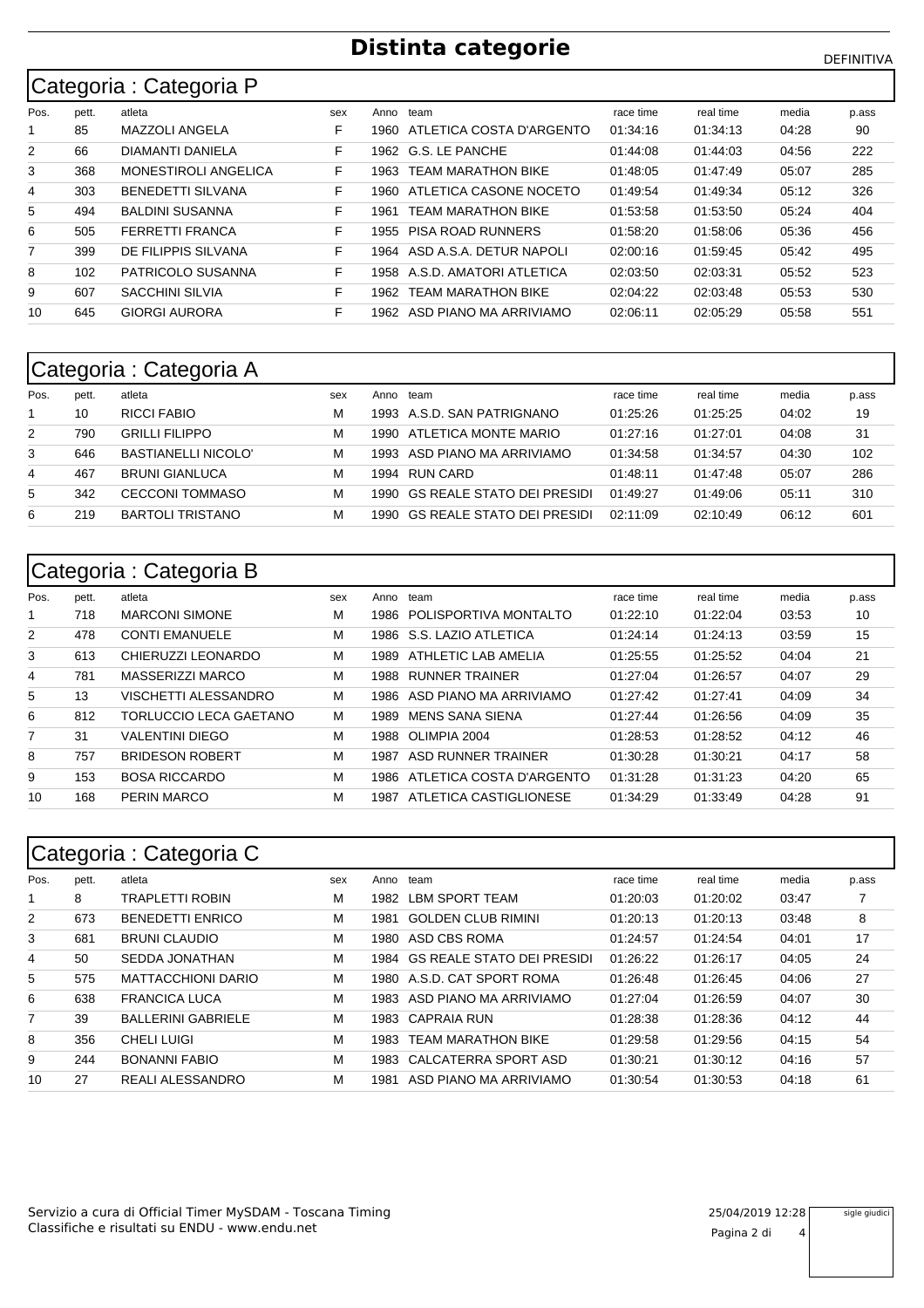# **Distinta categorie Distinta categorie**

#### Pos. pett. atleta sex Sex Anno team sexteem and the media time media Categoria : Categoria D race time p.ass 4 MINICI GIUSEPPE M 1978 ASD PIANO MA ARRIVIAMO 01:19:04 01:19:04 03:44 6 35 CAROTTI MARCO M 1975 GS REALE STATO DEI PRESIDI 01:20:30 01:20:29 03:48 9 21 CASTAGNINI ROBERTO M 1978 RUNCARD 01:24:55 01:24:52 04:01 16 15 ILARDO ROBERTO M 1978 ASD PIANO MA ARRIVIAMO 01:25:18 01:25:17 04:02 18 38 MANISCALCHI FABIO M 1977 ASD PODISTICA POMEZIA 01:25:39 01:25:36 04:03 20 17 MIRABELLI PIETRO M 1979 ASD PIANO MA ARRIVIAMO 01:26:06 01:26:05 04:04 22 36 TIMEUS ALEX M 1976 RUNCARD 01:26:29 01:26:27 04:05 25 46 RENZI MARSILIO M 1978 S.S. LAZIO ATLETICA 01:27:27 01:27:24 04:08 32 144 IOSSA DANIELE M 1976 ASD PIANO MA ARRIVIAMO 01:27:47 01:27:44 04:09 36 660 MANCUSO FABIO M 1975 S.S. LAZIO ATLETICA 01:28:04 01:27:57 04:10 39

#### Categoria : Categoria E

| Pos. | pett. | atleta                   | sex | Anno | team                       | race time | real time | media | p.ass |
|------|-------|--------------------------|-----|------|----------------------------|-----------|-----------|-------|-------|
|      | 649   | <b>ZANETTI CRISTIAN</b>  | М   | 1971 | ASD GUIDA SICURA           | 01:22:45  | 01:22:44  | 03:55 | 11    |
| 2    | 32    | <b>FERRIGNO RICCARDO</b> | м   | 1970 | IL PONTE SCANDICCI         | 01:23:10  | 01:23:09  | 03:56 | 12    |
| 3    | 45    | <b>SALVI GUIDO</b>       | М   | 1971 | RUNNERS CANINO ASD         | 01:23:12  | 01:23:09  | 03:56 | 13    |
| 4    | 37    | PIGNATONE STEFANO        | М   | 1971 | PUROSANGUE ATHLETICS       | 01:23:49  | 01:23:49  | 03:58 | 14    |
| 5    | 655   | SMERA SERGIO             | м   | 1974 | ASD LIBERI PODISTI         | 01:26:11  | 01:26:08  | 04:05 | 23    |
| 6    | 40    | <b>FABBRINI LORENZO</b>  | М   | 1971 | RUNCARD                    | 01:27:38  | 01:27:37  | 04:09 | 33    |
| 7    | 775   | <b>CUNEO ANDREA</b>      | М   | 1972 | DUE PONTI SRL              | 01:28:21  | 01:28:17  | 04:11 | 41    |
| 8    | 597   | PELLEGRINELLI MARCO      | М   |      | 1974 ETRUSCATLETICA AREZZO | 01:29:05  | 01:28:56  | 04:13 | 47    |
| 9    | 417   | RUGGIERO MARCO           | М   | 1972 | ASD AT RUNNING             | 01:29:12  | 01:28:59  | 04:13 | 48    |
| 10   | 44    | <b>MAGNOLI LAURO</b>     | М   | 1974 | <b>FORUM SPORT CENTER</b>  | 01:29:40  | 01:29:39  | 04:15 | 52    |
|      |       |                          |     |      |                            |           |           |       |       |

#### Pos. pett. atleta sex Sex Anno team sexteem and the media time media Categoria : Categoria F race time p.ass 30 MERCANTINI FRANCO M 1965 #ILOVERUN ATHLETIC TERNI 01:27:52 01:27:48 04:09 38 479 LOMBARDI FRANCO M 1969 POLISPORTIVA FULGOR 01:28:39 01:28:29 04:12 45 751 GIUSTI DANIELE M 1965 GS ORECCHIELLA 01:29:16 01:29:15 04:13 49 43 BENEDETTI ALESSANDRO M 1966 CALCATERRA SPORT ASD 01:29:37 01:29:36 04:14 50 295 SAMMARCO COSTANTINO M 1965 ASD PIANO MA ARRIVIAMO 01:30:28 01:30:19 04:17 59 51 SCHIRRIPA ROBERTO M 1968 ASD PIANO MA ARRIVIAMO 01:31:57 01:31:56 04:21 69 799 PATRIZI ANGELO M 1968 ALTO LAZIO 01:33:11 01:33:08 04:24 80 8 612 FORTIS MICHELE M 1966 RUNNERS BERGAMO 01:33:23 01:33:07 04:25 82 550 VALERI ROBERTO M 1967 AMATORI PODISTICA TERNI 01:34:31 01:34:21 04:28 92 57 RUFINO VINCENZO M 1967 CILENTO RUN 01:34:59 01:34:47 04:30 103

|                | Categoria : Categoria G |                        |     |      |                                 |           |           |       |       |  |  |  |  |  |
|----------------|-------------------------|------------------------|-----|------|---------------------------------|-----------|-----------|-------|-------|--|--|--|--|--|
| Pos.           | pett.                   | atleta                 | sex | Anno | team                            | race time | real time | media | p ass |  |  |  |  |  |
|                | 22                      | PALERMO FRANCESCO      | М   |      | 1964 GS REALE STATO DEI PRESIDI | 01:26:59  | 01:26:56  | 04:07 | 28    |  |  |  |  |  |
| 2              | 26                      | <b>MERCURI MARCO</b>   | м   | 1963 | ASD PIANO MA ARRIVIAMO          | 01:27:48  | 01:27:48  | 04:09 | 37    |  |  |  |  |  |
| 3              | 48                      | DI RENZONE CLAUDIO     | м   |      | 1963 ASD ATLETICA SINALUNGA     | 01:28:11  | 01:28:10  | 04:10 | 40    |  |  |  |  |  |
| 4              | 298                     | <b>FORNARI ANTONIO</b> | м   | 1963 | ASD PIANO MA ARRIVIAMO          | 01:30:55  | 01:30:53  | 04:18 | 62    |  |  |  |  |  |
| 5              | 624                     | OROPALLO FRANCO        | м   | 1963 | <b>LBM SPORT TEAM</b>           | 01:32:36  | 01:31:41  | 04:23 | 74    |  |  |  |  |  |
| 6              | 56                      | NARDI ALESSANDRO       | м   |      | 1962 S.S. LAZIO ATLETICA        | 01:32:45  | 01:32:41  | 04:23 | 75    |  |  |  |  |  |
| $\overline{7}$ | 482                     | NOTTOLINI CLAUDIO      | м   | 1962 | TRACK AND FIELD GROSSETO        | 01:33:55  | 01:33:54  | 04:27 | 89    |  |  |  |  |  |
| 8              | 54                      | <b>MANSI MARCO</b>     | м   | 1962 | ASD TERRA DELLO SPORT           | 01:35:37  | 01:35:32  | 04:31 | 107   |  |  |  |  |  |
| 9              | 603                     | SALENTO VINCENZO       | м   | 1964 | DUE PONTI SRL                   | 01:35:55  | 01:35:46  | 04:32 | 111   |  |  |  |  |  |
| 10             | 12                      | COSTANZO FIORENZO      | М   |      | 1964 ATLETICA COSTA D'ARGENTO   | 01:36:09  | 01:36:09  | 04:33 | 115   |  |  |  |  |  |

sigle giudici

Pagina 3 di 4